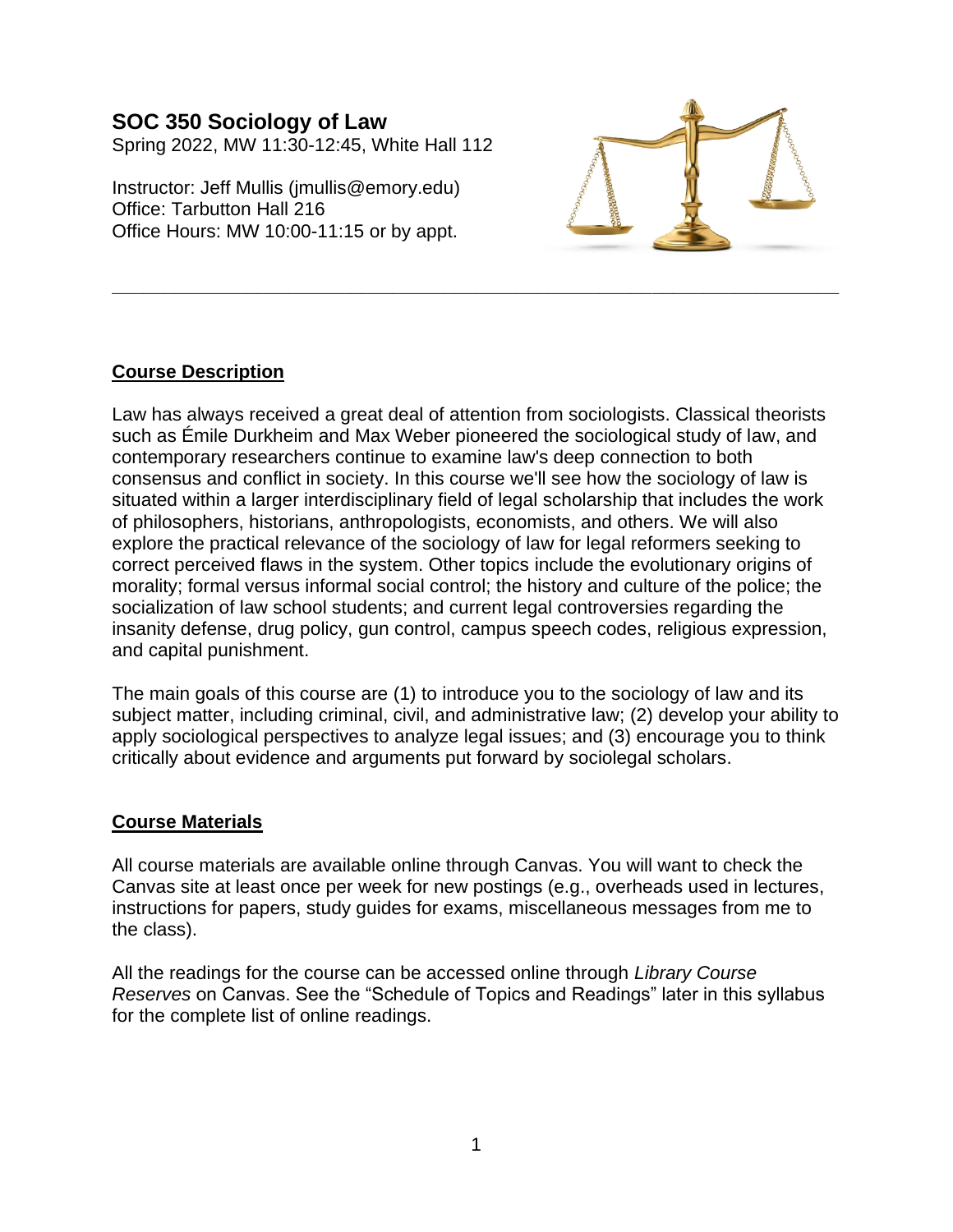## **Workload and Grading**

Your grade will be based on two papers and three exams. Details follow.

**Papers.** There are two required papers. The first paper is relatively short (about 3 pages) and counts 10 percentage points toward your overall grade. This paper involves a content analysis of Bob Dylan's folk song "The Lonesome Death of Hattie Carrol." Content analysis is a type of archival research method that can be used to analyze films, books, advertisements, paintings, poetry, and other textual/visual materials. The goal of content analysis is to uncover underlying themes and messages in such materials. Here, you will conduct a brief content analysis of the lyrics in Dylan's song, using sociological theory to guide your analysis. (By the way, Dylan is the most frequently cited musician by legal writers. Academics, judges, and lawyers cite his lyrics more than twice as much as the runner-up—the Beatles.)

The second paper is a bit longer (5-6 pages) and counts 15 percent toward your overall grade. This paper gives you the opportunity to summarize and critique some chapters from Doris Marie Provine's book *Unequal under Law: Race in the War on Drugs*. The paper outline is below.

(a) What are the main points of the reading? Summarize the key claims being made.

(b) Bearing in mind the distinction between empirical versus normative statements ("what is" versus "what ought to be"), describe the tone of the reading—is the author mainly empirical or mainly normative, or perhaps both? Illustrate by quoting three or four sentences from the reading.

(c) Can it be improved? For example, was the author clear and persuasive? Were counterarguments considered? Was the evidence sufficient to support the claims? Criticize constructively, as if you are providing helpful feedback to a fellow scholar.

(d) Finally, what was the most interesting or surprising part of the reading?

More detailed instructions for both papers will be posted on Canvas.

**Exams.** Most of your grade in the course is based on three open book, 24-hour take home exams. Each exam is worth 25 percentage points. The exams will consist of short answer/essay questions. Detailed study guides will be provided at least three weeks in advance of each exam. The study guides are intended to make your reading and exam preparation more streamlined and manageable (if a topic is not listed on the study guide, it will not be on the exam).

Summarizing the above, your total course grade will be calculated as follows:

| Paper#1      | 10%  |
|--------------|------|
| Paper #2     | 15%  |
| Exam $#1$    | 25%  |
| Exam #2      | 25%  |
| Exam #3      | 25%  |
| <b>TOTAL</b> | 100% |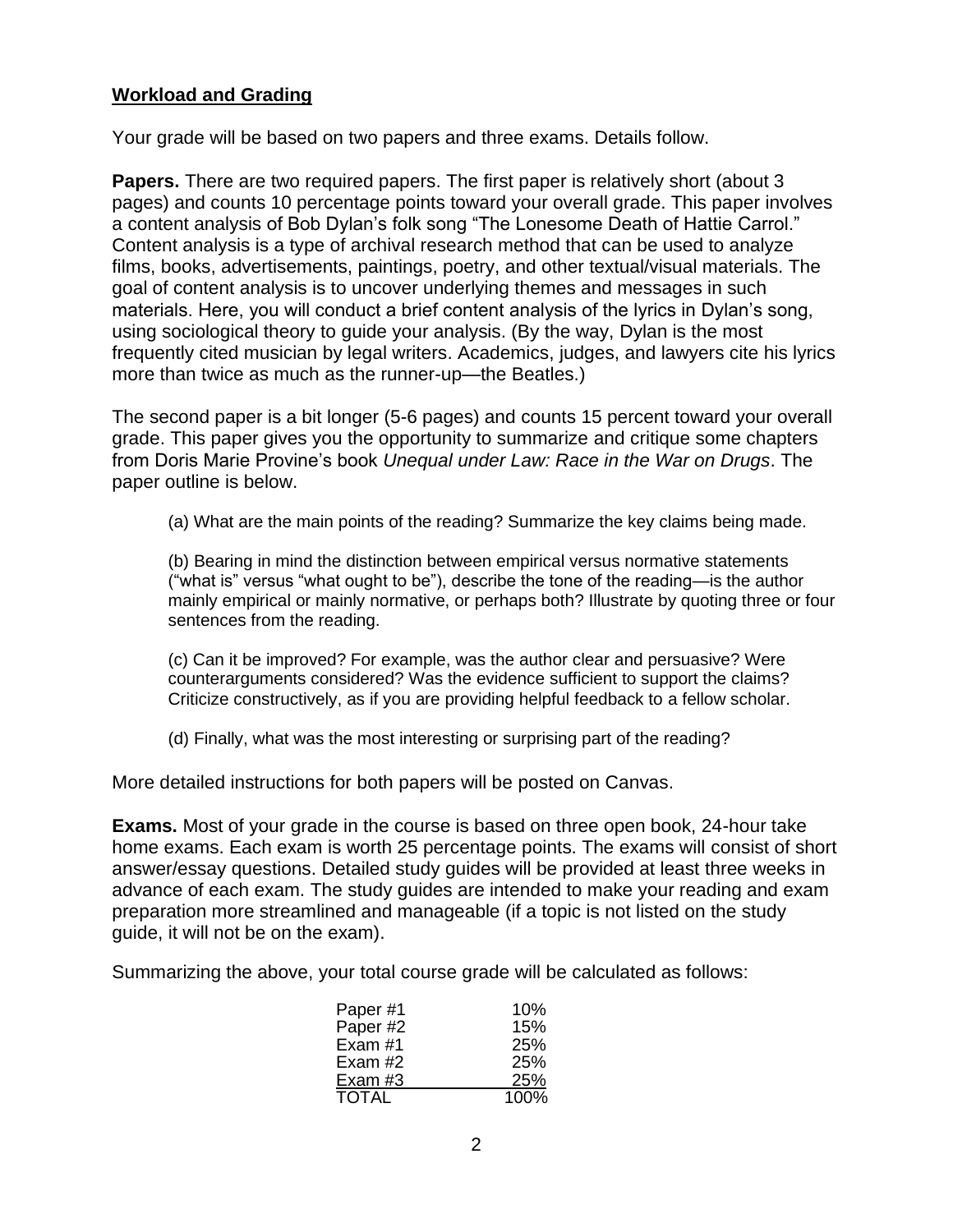**Grading Scale.** Letter grade ranges are shown below. Grades will not be rounded up at the end of the semester because all the graded work in this course is open book and take home. In other words, your grades are already "rounded up" by virtue of the nature of the work.

**A 93-100 B+ 87-89.99 C+ 77-79.99 D+ 67-69.99 A- 90-92.99 B 83-86.99 C 73-76.99 D 60-66.99 B- 80-82.99 C- 70-72.99 F 0-59.99**

## **Due Dates and Late Policy**

**For papers**: The paper assignments will be posted on Canvas. Due dates are indicated on the schedule below. Each day that a paper is late results in the deduction of one full letter grade. **For exams**: The exams will also be posted on Canvas. Exam dates are indicated on the schedule below. Each day that an exam is late results in the deduction of one full letter grade. No make-up exams can be given unless in cases of documented emergency.

## **Accommodations**

If you have learning needs that may affect your grade, please consult the Department of Accessibility Services (DAS), and contact me as soon as possible to arrange accommodations. The DAS website is here:<https://accessibility.emory.edu/>

## **Other Course Policies**

**Attendance.** Roll is not formally taken and there is no separate attendance grade, but attendance is expected. Exam questions are based equally on lectures and readings, so if you miss class, you will miss material that you'll need for the exams.

**Academic Conduct.** Emory College has established an Honor Code that describes appropriate conduct with respect to academic honesty and plagiarism. Information on Emory's Honor Code can be accessed here:

<http://catalog.college.emory.edu/academic/policies-regulations/honor-code.html>

It is your responsibility to familiarize yourself with the policies and procedures of the university. Violations of the Honor Code will be referred to the Honor Council.

The schedule begins on the next page.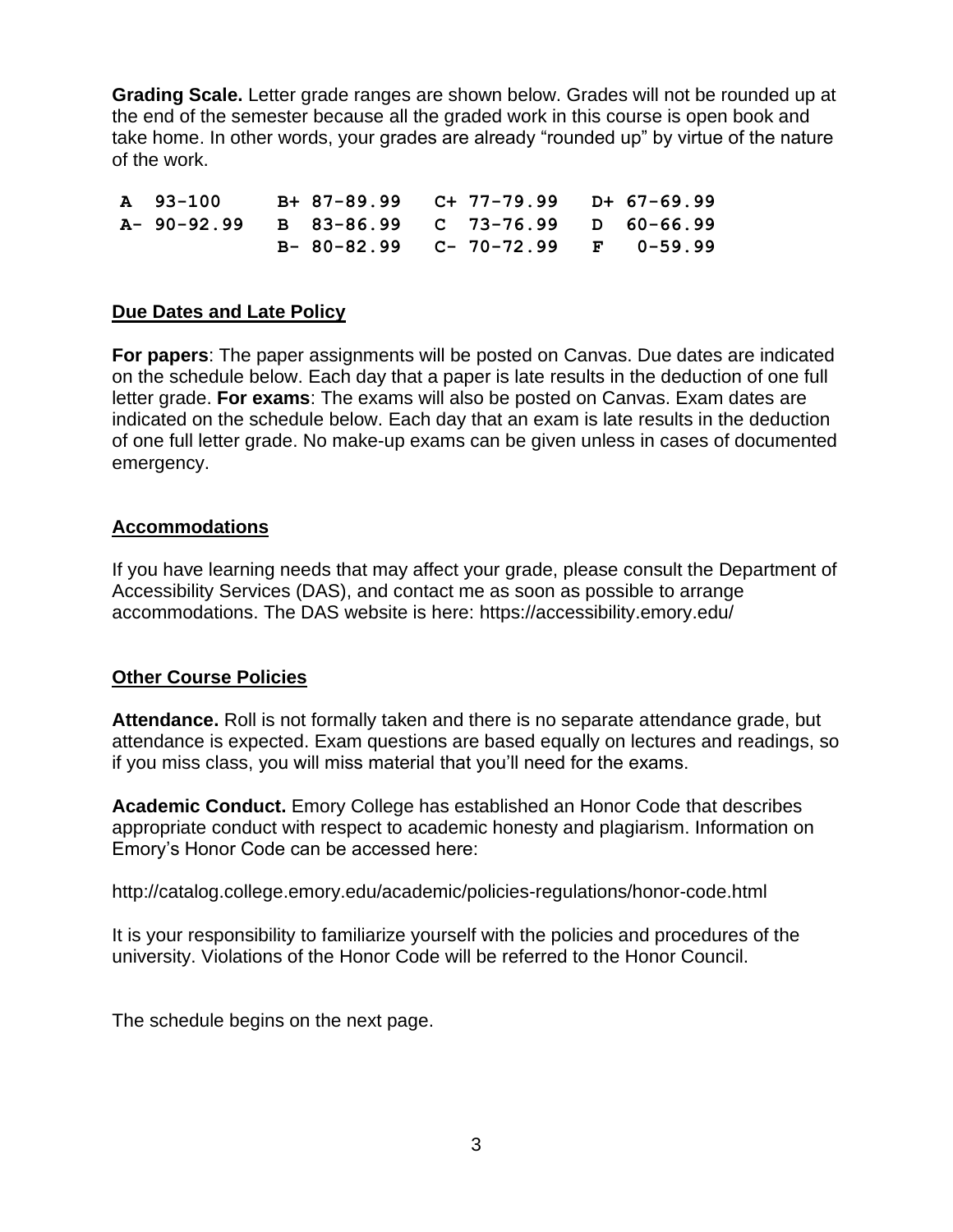# **Schedule of Topics and Readings**

Keeping up with the readings is essential for getting the most out of this (or any) course. Class lectures and discussion will be much more meaningful if you come prepared. Note: I reserve the right to change the schedule and other features of this syllabus if circumstances warrant.

## **Week of 1-10. Preliminary Questions: What is law? When and why did law arise? Is law necessary for social order?**

Wednesday First day of class on Wednesday, January 12

## **Week of 1-17. Preliminary Questions (continued)**

Monday MLK Holiday (no classes held)

Wednesday "Introduction" by Steven Vago (from *Law and Society*, 9th edition)

"Any Animal Whatever: Darwinian Building Blocks of Morality in Monkeys and Apes" by Jessica Flack and Frans de Waal (from *Journal of Consciousness Studies*)

# **Week of 1-24. Preliminary Questions (continued)**

### Monday

"Theoretical Perspectives" (pp. 39-62) by Steven Vago (from *Law & Society*, 9th edition)

### Wednesday

"Theoretical Perspectives" (pp. 63-76) by Steven Vago (from *Law & Society*, 9th edition)

## **Week of 1-31. Main Bodies of Law**

### **Monday**

"Crime and Criminal Law" by Anthony Walsh and Craig Hemmens (from *Law, Justice, and Society: A Sociolegal Introduction,* third edition)

## Wednesday

"Civil and Administrative Law" by Anthony Walsh and Craig Hemmens (from *Law, Justice, and Society: A Sociolegal Introduction,* third edition)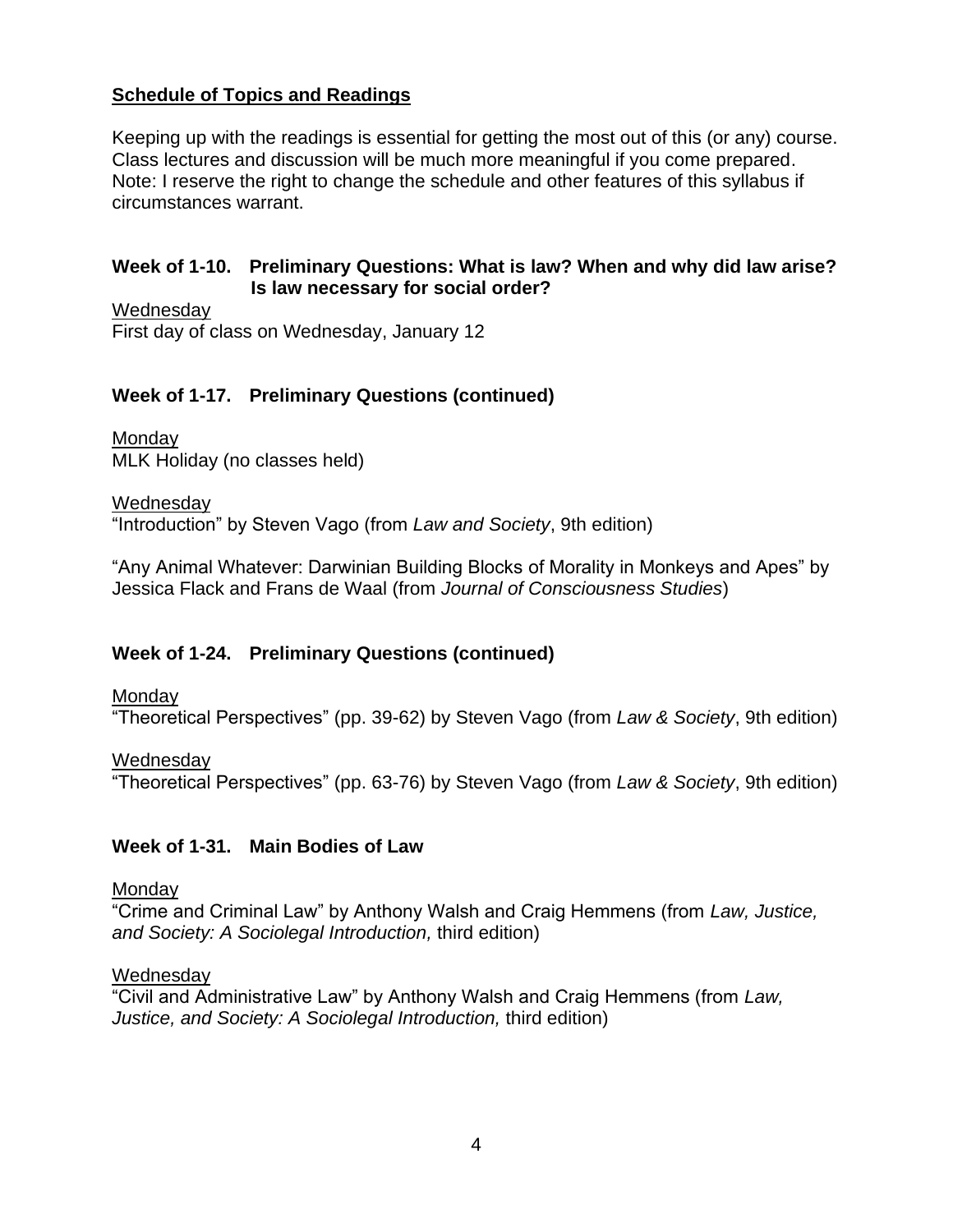## **Week of 2-7. Law and the Larger Universe of Conflict Management; Discretion and Discrimination in the Law**

**Monday** 

"Stratification" by Donald Black (from *The Behavior of Law*)

**Wednesday** 

"Morphology" by Donald Black (from *The Behavior of Law*)

## **Week of 2-14. Discretion and Discrimination (continued); Unintended Consequences of Law**

**Mondav** 

No readings – see course packet pages on "Two Models of Law" and "Eliminating Discrimination in the American Legal System"

Wednesday

"Prostitution: Facts and Fictions" by Ronald Weitzer (from *Contexts*)

"Incarceration and Social Inequality" by Bruce Western and Becky Pettit (from *Daedalus*)

First paper due on this day (Wednesday, February 16)

# **Week of 2-21. Insanity and Mental Illness**

**Monday** 

"Insanity Verdict on Trial" by Scot Lilienfeld and Hal Arkowitz (from *Scientific American*)

**Wednesday** 

"Mentally Ill Persons in the Criminal Justice System: Some Perspectives" by H. Richard Lamb et al. (from *Psychiatric Quarterly*)

First exam posted on Canvas after Wednesday's class (due in 24 hours)

# **Week of 2-28. Legal Control of Drugs**

**Monday** 

"Race In America's First War on Drugs" by Doris Marie Provine (from *Unequal Under Law: Race in the War on Drugs*)

## **Wednesday**

"Negro Cocaine Fiends, Mexican Marijuana Smokers, and Chinese Opium Addicts: The Drug Menace in Racial Relief" by Doris Marie Provine (from *Unequal Under Law: Race in the War on Drugs*)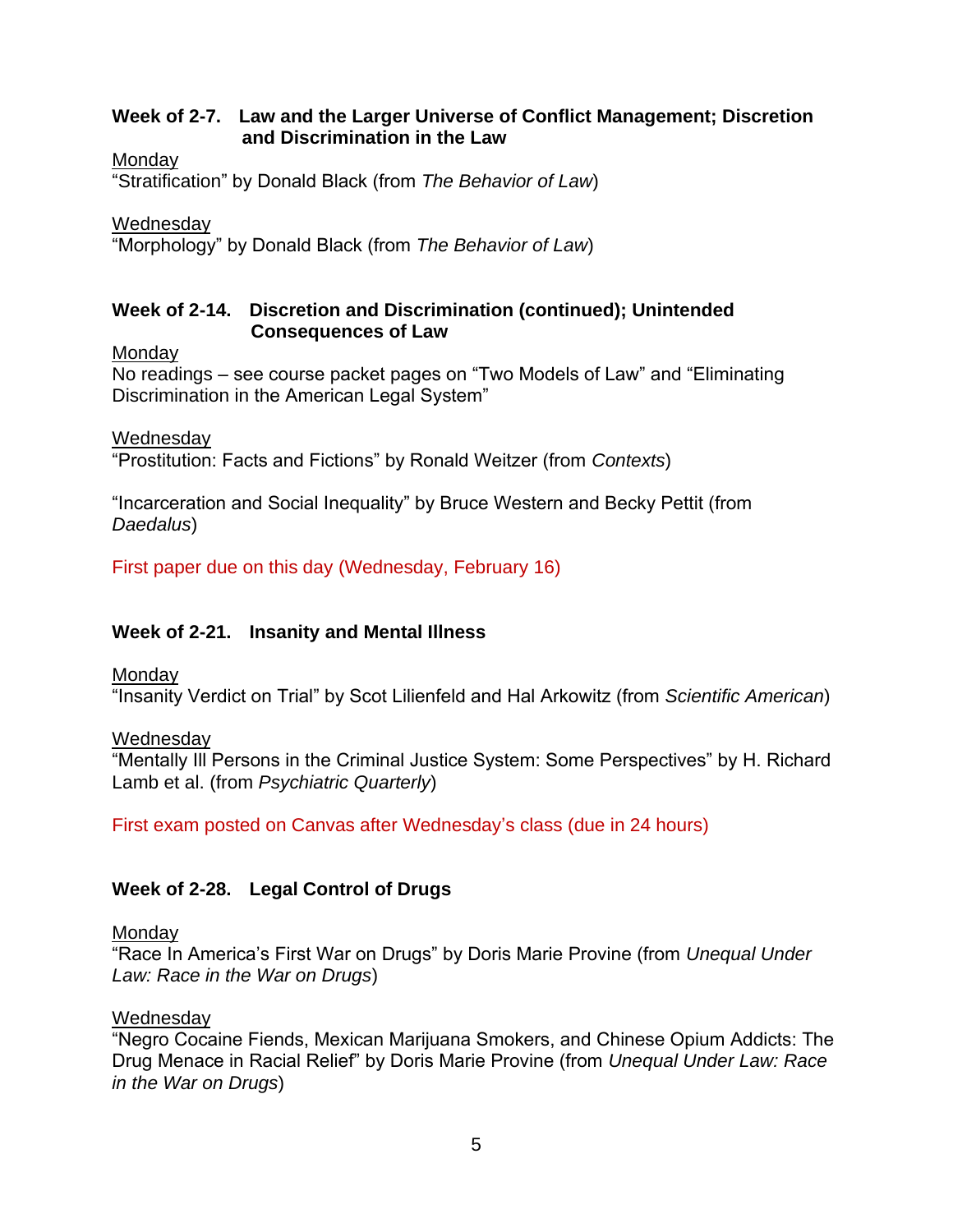# **Week of 3-7. Spring Break from March 7-11 (no classes held)**

## **Week of 3-14. Free Speech and the First Amendment**

Monday

"Schenck v. United States: Defining the Limits of Free Speech" by Joshua Waimberg (from *Constitution Daily*)

"Seriously, Why is Free Speech Important Again?" by Greg Lukianoff (from *Unlearning Liberty: Campus Censorship and the End of American Debate*)

**Wednesday** "Legal Control of Music: The Case of Rock and Rap" by Nancy Heitzeg (from *The Social Organization of Law*)

Second paper due on this day (Wednesday, March 16)

## **Week of 3-21. The First Amendment (continued): The Religion Clauses**

### Monday and Wednesday

"The Dover Ruling" (Kitzmiller v. Dover Area School District) by Judge John Jones (**NOTE:** The complete 139-page ruling is posted on Course Reserves, but you only need to read the section titled "Whether ID is science" on pp. 64-89, and then pp. 130- 139, starting with section titled "Defendants presented no convincing evidence ...")

Second exam posted on Canvas after Wednesday's class (due in 24 hours)

## **Week of 3-28. Gun Control and the Second Amendment**

### Monday

"The Commonplace Second Amendment" by Eugene Volokh (from *New York University Law Review*)

"Gun by Gun" by Glenn Harlan Reynolds (from *Legal Affairs*)

### Wednesday

"Guns and Gun Control in History" by Philip Cook and Kristin Goss (from *The Gun Debate: What Everyone Needs to Know*)